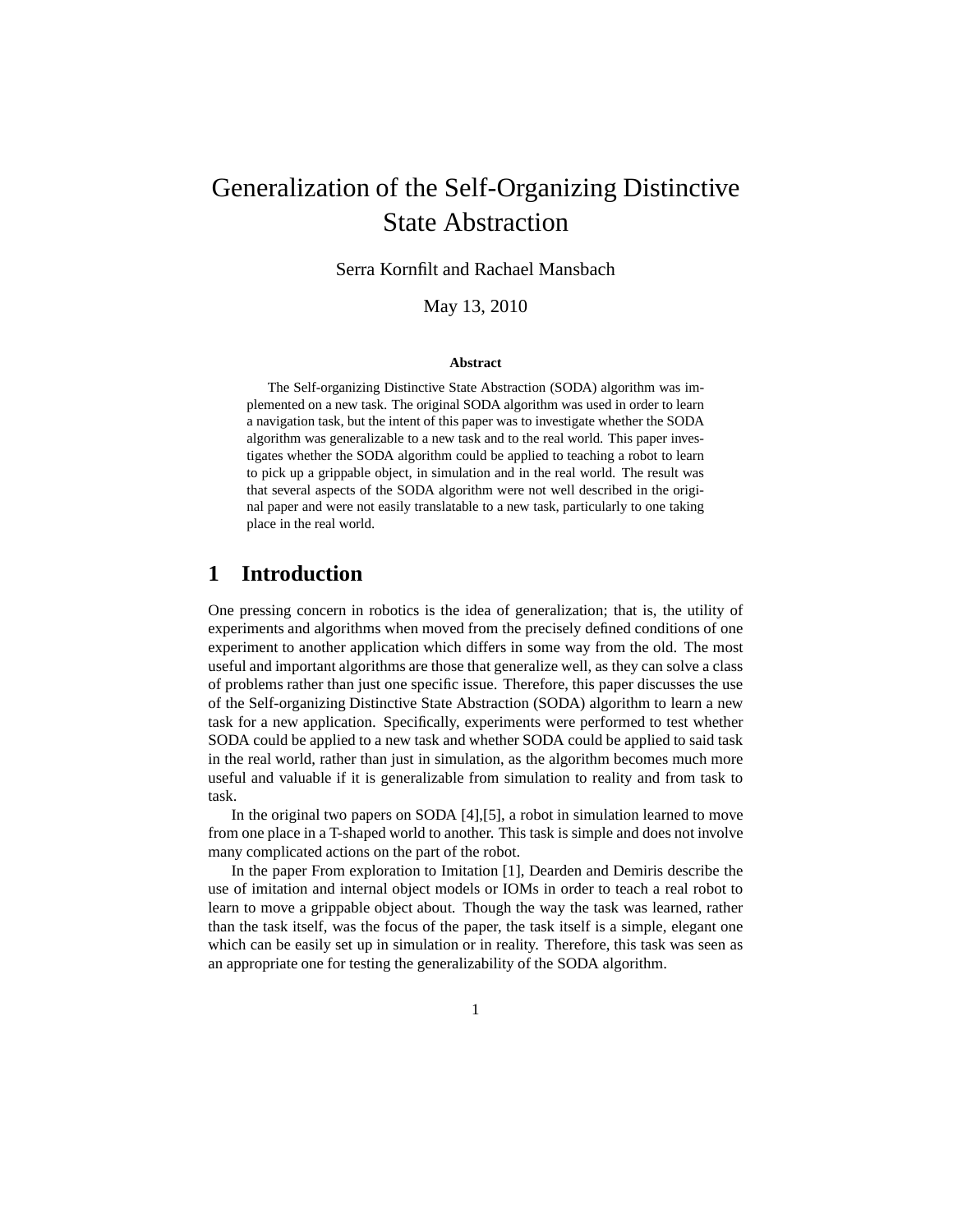Simulation versus reality has always been a concern in robotics, as the real world is generally messy and therefore things that work in simulation do not always translate well to reality. This is a distinct problem in a field which, at the end of the day, is primarily real-world-based. Several papers have addressed this issue, such as [3]. In their paper *From Simulated to Real Robots*, Lund and Miglino experiment with the transition of a simulation-built neural network control system being transferred to a real environment using the Khepera robot. Although the experiment in this paper proceeded with a different robot, nonetheless the paper illuminated ways in which simulation and reality can be compared, and the relevance of using simulation to improve performance in the real world.

The real meat of the experiment, of course, is the SODA algorithm. The algorithm was implemented using aspects from both the older [4] and newer [5]; although using just the newer paper would have presumably produced better results, some of the aspects of the older paper were included in order to heighten simplicity.

The SODA algorithm has three distinct phases. [5],[4] First, the robot performs what is known as body-babbling; that is, it spends a certain number of time-steps performing random actions drawn from predefined primitive actions. As the robot babbles, it learns a Growing Neural Gas (GNG) over the sensor space that it sees. (see section 1.1)

Once the robot has learnt a GNG on its sensors, it has essentially divided the world into different regions; so, for instance, a robot which learned a GNG on its sensor inputs in a world where it could pick up and put down an object might learn that holding an object and not holding an object correspond to states in two different categories. The idea in SODA of having the robot learn a GNG on its sensor inputs is to enable the robot to understand its world prior to learning particular options that will eventually be used in learning the specific task itself. These options are behavioral routines that allow the robot to move between distinctive states. They are separated into two types: hill-climbing and trajectory-following options. Hill-climbing options basically try to get the robot's sensors as close as possible to the center of the current category as defined by the GNG, while trajectory-following options move the robot from one category to the next [4],[5]. For example, a robot might learn a hill-climbing option that got it closer to seeing something dead center in its camera, and it might then learn a trajectory-following option that allowed it to move from there to a state in which it was holding the object (so the trajectory-following option would consist of using its primitive actions to pick up the object, in this case). After the robot has learned hill-climbing and trajectory following options, it can move within an abstracted environment for which its behaviors become tailored, increasing its performance in comparison to any attempt it might have made to learn the task based off of the raw sensor readings it received prior to categorization and learning. The robot learns hillclimbing and trajectory-following options by means of a reinforcement learning algorithm, state-action-reward-state-action (SARSA) (see section 1.2) One hill-climbing option is learned for each prototype returned for the GNG; this allows the robot to be able to get itself into the center of any prototypical state. One trajectory-following option is learned for each prototype-primitive action pair, since then the robot can continually perform an action to take itself from one prototype into another.

While learning these options in the second stage, it becomes necessary to specify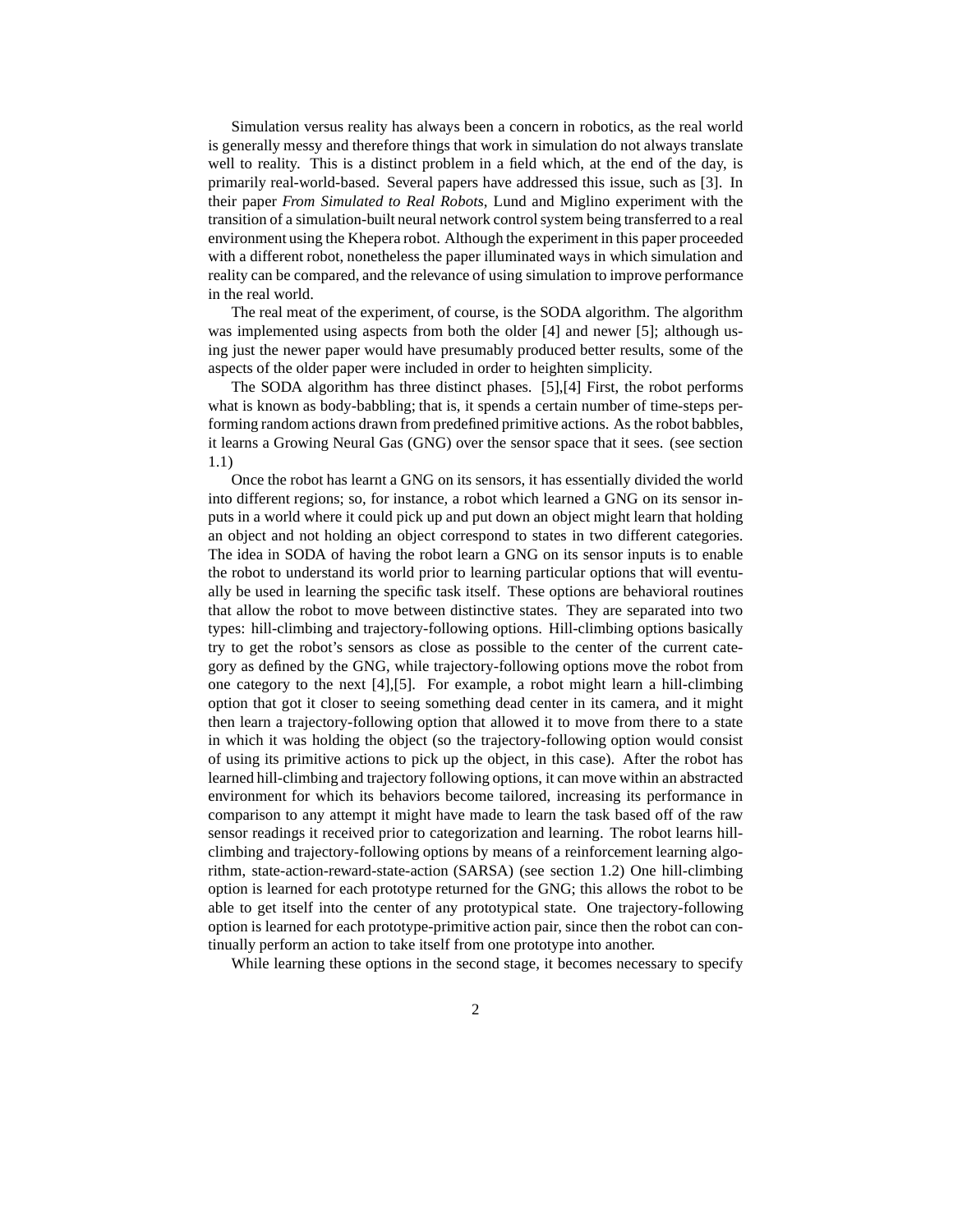a more comprehensive state representation for learning. [5] uses a method called the Top-N state representation in which they measure the distance between a particular vector and all of the remaining prototypes, take the top n  $n$  indices with the smallest distance from the prototype and pool them into a single state representation with which they learn the hill-climbing and trajectory-following options.

In the last stage of SODA, the robot learns to perform the specific task using reinforcement learning on the options it has learned in the previous stage by combining them into higher-level actions in which trajectory-following options are followed until termination and then hill-climbing actions are taken in the new state. This last stage enables the robot to learn the specific task from a higher-level strategic standpoint in which the world has been categorized and abstracted relative to its perspective, and thus more suited to maximizing its performance based on its ability to navigate and manipulate its environment.

#### **1.1 GNG**

Growing Neural Gas is an algorithm that was first introduced by [2] as a method of categorization. It assumes as its input a set of n-dimensional vectors and attempts to learn a topological structure that matches the set. The set can be discrete or continuous. In essence, the GNG tries to learn a model such that if it is later given an input it can return a prototype; that is a the vector which is closest to that input in its model. In this way it discretizes continuous spaces as well as categorizing them.

### **1.2 SARSA**

The basic idea behind reinforcement learning is to give the robot a reward for performing specific actions. The robot then learns a policy based on what state it is in by choosing an action based on the maximum expected reward for that action. The TDlearning algorithm, a precursor to SARSA, uses the maximum expected reward over all possible actions:

$$
Q(s_t, a_t) \leftarrow Q(s_t, a_t) + \alpha_t(s_t, a_t) * [r_{t+1} + \gamma max(Q(s_{t+1}, a) - Q(s_t, a_t))]
$$
 (1)

where  $\alpha$  is the learning rate and  $\gamma$  is the discount factor. The SARSA algorithm, on the other hand, uses only the reward expected for the next state given a particular action; that is, instead of learning a policy of the states, it learns a policy for the state-action pairs:

$$
Q(s_t, a_t) \leftarrow Q(s_t, a_t) + \alpha[r_{t+1} + \gamma max(Q(s_{t+1}, a_{t+1}) - Q(s_t, a_t))] \tag{2}
$$

## **2 Experimental Procedure**

Our project revolves around two questions: first, will SODA work when applied to a task different from the one in [5] and, second, can SODA be implemented in the real world? The success of the first question is determined by whether SODA can be used to teach a robot in simulation to learn the new task, while the success of the second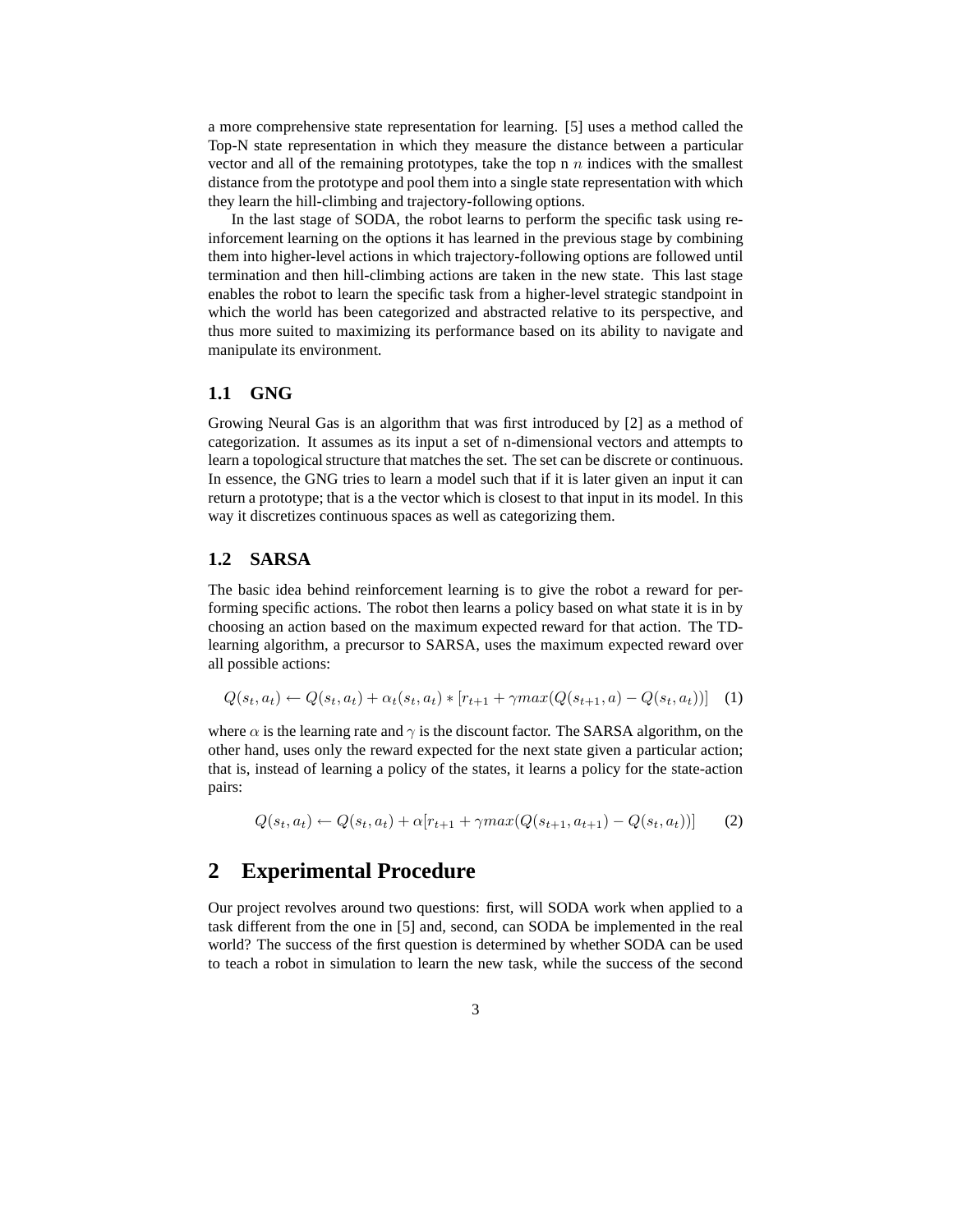experiment is determined by whether SODA can be used to teach a robot in the real world a similar task.

The task to be investigated was chosen deliberately to be a simple one. A Pioneer robot was placed in a small environment containing two grippable objects, one red and one blue, and one green immovable object, and expected to learn to move the red grippable object in front of the green immovable object. In the real world, the red and blue objects were cubes made of Legos, while the green immovable object was a bright green drawer. The robot always learned in the controllable lighting conditions of a lab with the lights on and the blackout blinds down. The robot was contained to a small, trapezoidal environment, with the green object directly ahead of it and the red and blue objects beginning halfway between the robot and the green object, one at about a forty-five degree angle from the robot, the other at about a negative forty-five degree angle from the robot (see Fig 1). In simulation, the environment was similar, except that the red and blue objects were simulated pucks, the green immovable object was a green wall, and the environment was given a cone shape in order to help direct the robot toward its goal.

The Pioneer robot was chosen for this experiment because it is equipped with both a camera and a gripper, which give it the ability to both manipulate objects in its environment and to gather information about its surroundings through vision. It also has the ability to rotate and translate which is useful in interacting in its environment.

The Self-Organizing Distinctive State Abstraction (SODA) algorithm has been implemented on a single task, staying as true as possible to the authors' outline of the algorithm in [4] and [5]. For the first stage of SODA, the body-babbling stage, the robot learns a GNG over the primitive actions, which are move forward, move backward, turn left, turn right and pick up and put down (an object). Pick up and put down were hardcoded in order to simplify the robot's learning progress. In simulation, pick up represents the robot performing a store command and put down represents the robot performing a deploy command. The GNG phase was run for 100 timesteps, 250 timesteps and 500 timesteps (in simulation).

The perceptions the GNG used to learn in the simulated world were the results of applying red, green and blue color filters to the camera, which each returned a vector of 5 numbers:  $x_1, y_1, x_2, y_1$ , and area; however, the GNG was fed only the average  $x$ -value

$$
\frac{x_1 + x_2}{2} \tag{3}
$$

and the area. The GNG was also fed the states of the inner and outer break beams of the gripper. These return 1 if the beam is broken and thus indicate that there is an object in the gripper which could potentially be picked up. The GNG was also fed information from a stall sensor. The last input into the GNG was an indicator of whether the robot was holding an object, based on whether the robot attempted to perform a pick up action and ended up with its gripper closed. This was necessary as the simulated robot would often get confused after being unable to perform and record itself as having performed them even though it was unsuccessful. The indicator of whether the robot was holding an object was added both as a safety measure and to enable the pioneer to gain a better understanding of its environment. We placed all of the above information into a single 10-unit vector for the GNG to learn from.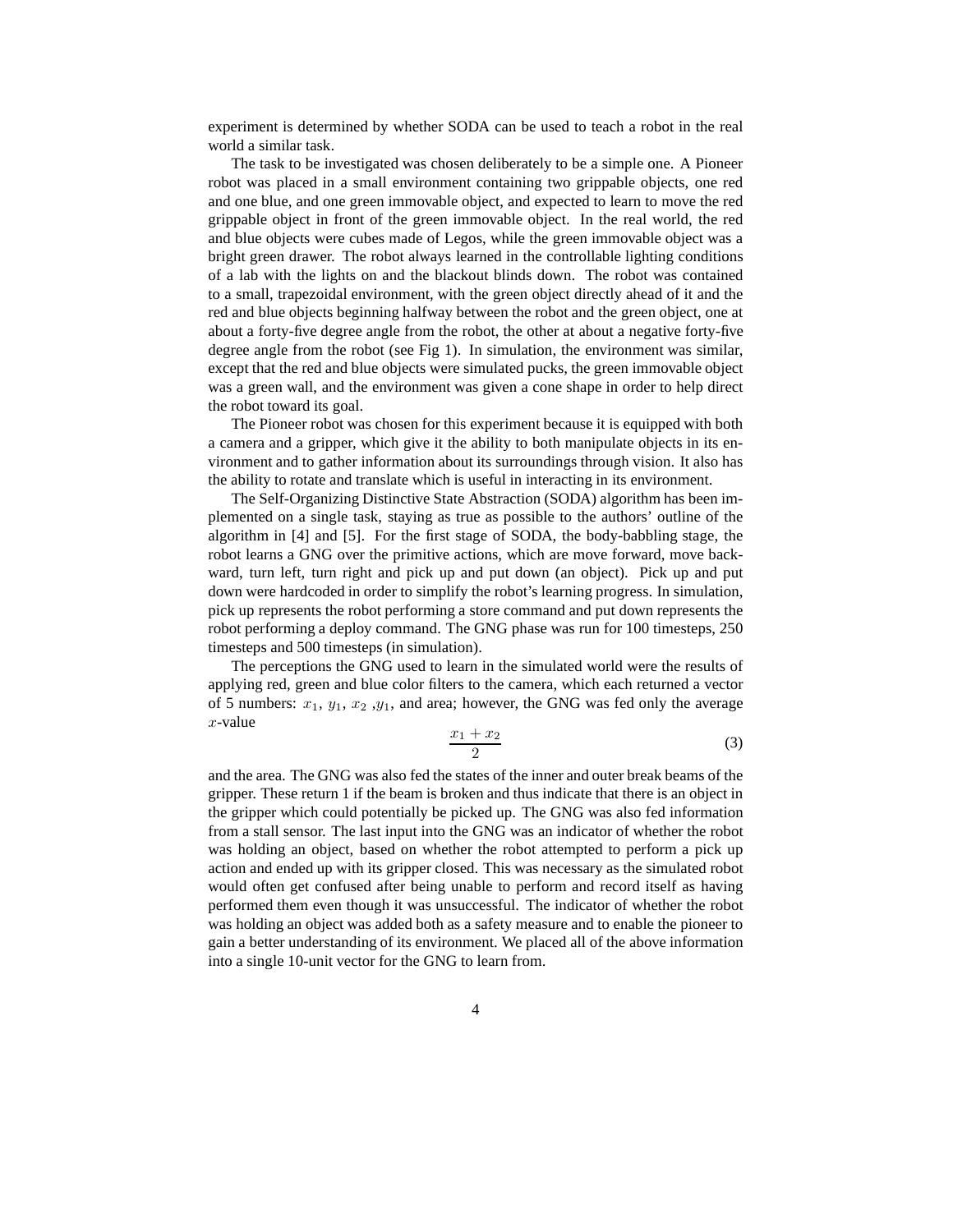The original idea of body-babbling was slightly modified in that instead of letting the robot move completely randomly, the robot would automatically pick up an object that triggered its inner or outer break beam. This was an attempt to cut down on the repetition of superfluous states and increase the likelihood that the robot would see a state in which the item had been picked up, since that would be likely to be quite an important state to see.

In the real-world environment, the primitive actions remained the same, but the pick up and put down actions now represented the robot fulfilling the commands to lower its gripper, close its gripper and raise its gripper or vice versa, respectively. In the real-world environment, it was quickly discovered that in comparison to the color precision of the red, green and blue objects in the simulated environment, the colored Lego blocks and drawer that we used had colors that, unsurprisingly, were not exactly red, green and blue and therefore the blobify filter was unable to work by simply setting it to look at pure red, pure green and pure blue. This problem was solved by the addition of a match filter for each color prior to adding the blobify filters, which filtered the image for the color given by the match filter. The experiment was also modified to account for the physical limitations the real robot had relative to its simulated counterpart. For example, the robot's camera can only go low enough to visually register objects in the gripper that trigger the outer break beam and not the inner. The stall sensor and the indicator for whether the robot is holding an object in its gripper were applied to the real-world robot in identical format as in their application to the simulated robot since these challenges were faced by both robots.

In both the simulated and the real-world application of the algorithm, these assembled vectors of values were fed into the GNG algorithm, which, as mentioned previously, by finding a topological structure that matched the given distribution of values as closely as possible, returns a series of vectors that classified the world into a set of representations that the robot could interpret. These model vectors were then used in the second stage of the SODA algorithm: the learning of the hill-climbing and the trajectory-following options. To learn these options, which are defined in [5] as a formal specification of a behavioral routine that can itself be used as an action or operator in a higher-level behavior, we used the reinforcement learning algorithm SARSA (state-action-reward-state-action). (see Introduction)

When learning hill-climbing, the robot learns an option for each prototype while in trajectory-following the robot learns an option for each prototype and primitive action pair. In implementing SARSA to learn these options, the Q-table states for both hillclimbing and trajectory-following are all of the possible combinations of the top-3 lists of prototypes that begin with the chosen prototype. The top-3 representation is a specific case of applying the top-N state representation methodology in which we calculate the distances between the chosen prototype and all other model vectors. The experiment used inverse distance [4]

$$
f_j(y) = \frac{1}{(\|y - w_j\|)^z}
$$
 (4)

where y is the chosen prototype and the  $w_j$ 's are the other prototypes, with  $z = 2$  rather than the Gaussian mentioned in [5] in order to keep the implementation simple.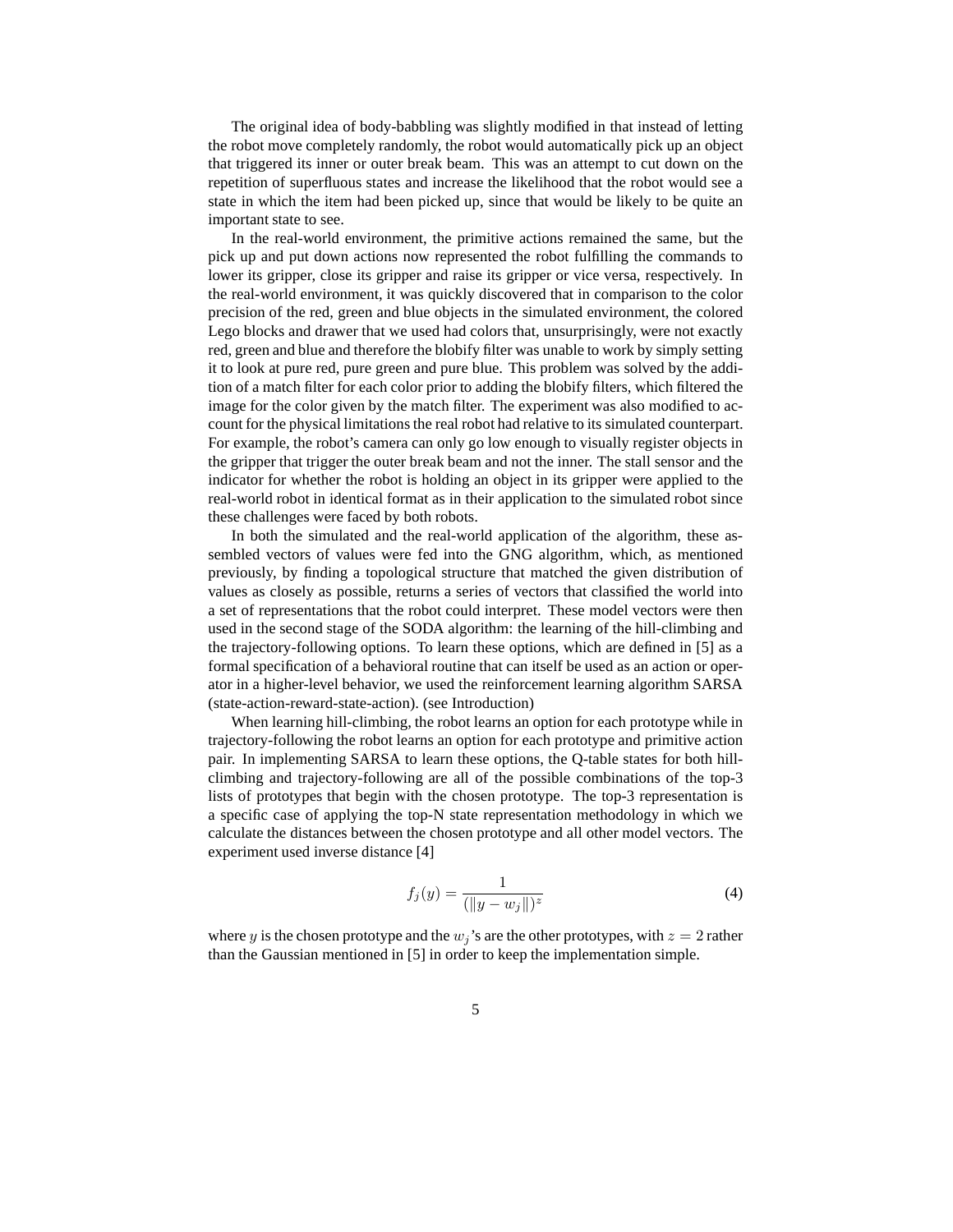The reward function for learning the hill-climbing options is the same as in the newer Provost paper,

$$
R_i^{HC} = c_{R1} \Delta f_i(y) - c_{R2} \text{ if not terminal}
$$
 (5)

$$
R_i^{HC} = f_i(y) \text{ if terminal } \tag{6}
$$

,, where  $f$  is the inverse distance function [5]; that is, a reward of the inverse distance if the robot is in its terminal or goal state, and a reward of the change in the inverse distance otherwise, balanced by several constants. (In our experiment, both  $c_{R1}$  and  $c_{R2}$  were set to 1). The reward function for learning the trajectory-following options is (likewise from the Provost paper)

$$
R_{ij}^{TF}(y) = f_i(y) \text{ if not terminal}
$$
 (7)

$$
R_{ij}^{TF}(y) = 0
$$
 if terminal (8)

that is, a reward of the inverse distance if the robot is not in its terminal or goal state and a reward of 0 if it is. The terminal state for hill-climbing was defined to be when the current sensor readings were within a certain distance of the goal prototype. For the purposes of this experiment, the distance was defined to be two. The terminal state for trajectory-following was when the robot moved out of the current state into a new state.

The actions for the hill-climbing Q-table are move forward, move backward, turn left, turn right, pick up and put down, whereas the actions for the trajectory-following Q-table are move forward, move backward, turn left and turn right. As mentioned earlier, the robot learns a trajectory-following option for each prototype-action pair; the actions for the Q-table consist of the action plus some small corrective action taken from the other prototypes. Since one cannot have part of a pick up or put down, the primitive actions used to generate the actions for the trajectory-following Q-table could only include the aforementioned move forward, move backward, turn left and turn right.

The second phase of the algorithm, in which the robot learns the options, requires the robot to visit each prototype once for hill-climbing and four times for trajectoryfollowing (one for each prototype-action pair, as mentioned before). Only after all of these requirements are satisfied does the robot move onto phase three, learning the specific task, in order to make sure that the robot has learned an option for all possibilities.

In order to ensure that the robot did see all the prototypes, the robot first learned hill-climbing on whatever prototype it happened to be in when the GNG finished. It then learned trajectory-following on this same prototype and ended up in another one and so on and so forth. How many times a particular prototype had been visited was kept track of in a dictionary indexed by the prototype number, for both hill-climbing and trajectory-following; so, for instance, if the robot that had learned a hill-climbing option and two trajectory-following options for a prototype, then the dictionaries would have stored a one in the hill-climbing visited dictionary and a two in the trajectoryfollowing visited dictionary. If the robot entered a prototype which had nothing left to be learned (a one in the hill-climbing visited dictionary and a four in the trajectoryfollowing dictionary), it would then simply take a random move to get into another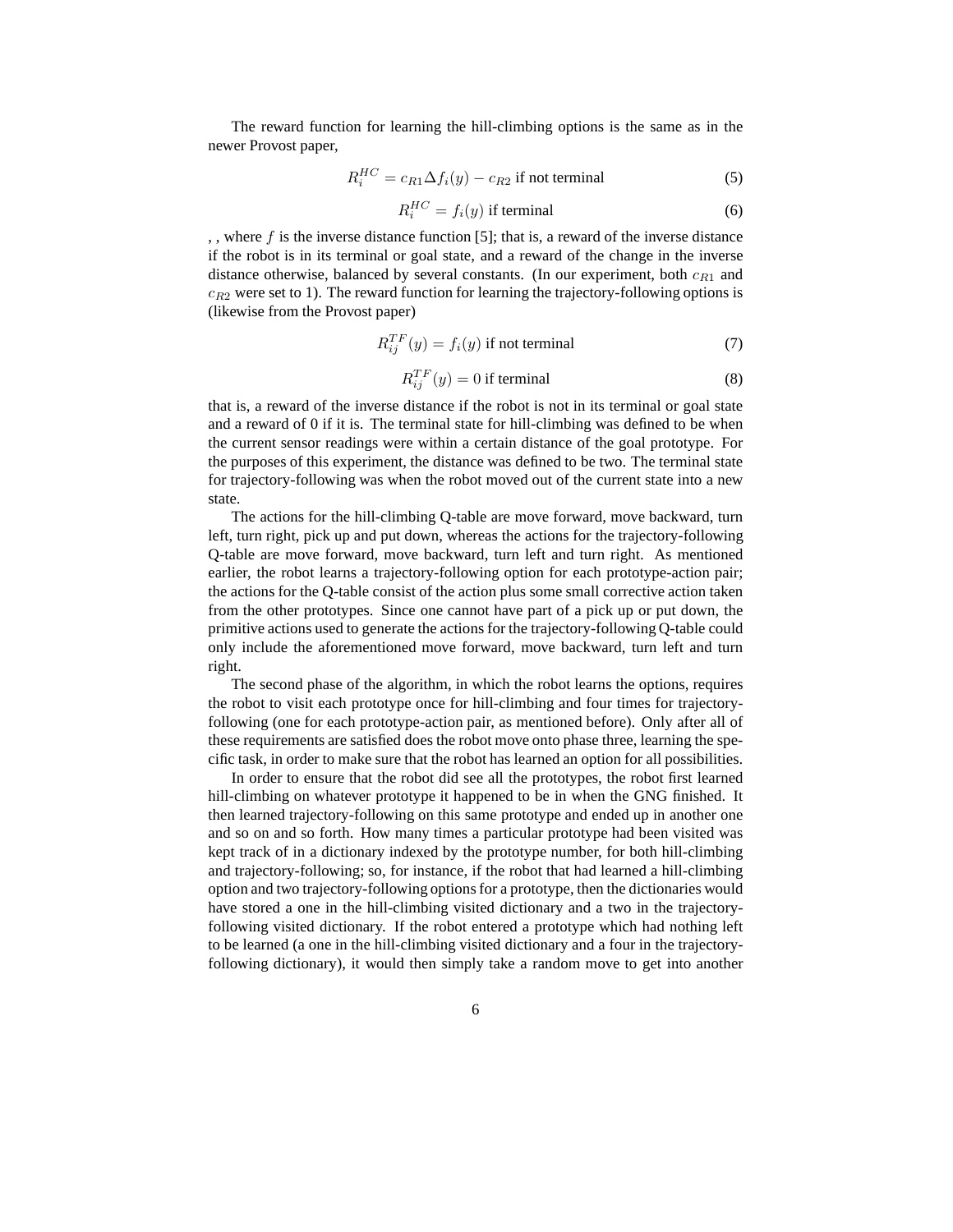Figure 1: The simulated world in its initial set-up.



prototype. If the robot stalled, then it would be reset into a random location in the environment.

# **3 Results**

The current set of results indicates that, when the GNG is run for 100 time-steps, although the algorithm can successfully proceed through the three stages outlined in the previous section, and can learn a GNG on the sensors, its limited number of prototypes prevent it from successfully learning a policy over which it can learn the specific task that we require. The reason is because with a small number of prototypes, the robot cannot distinguish from its starting state and its goal state. Currently, therefore, the only visualizations of the experiment are the 2D representations of the GNGs that it is learning (See Fig 2). There are no other results because there was no time to run them and debug longer runs.

## **4 Discussion**

The most significant result from this investigation lies more in the attempts to implement SODA than in any of the results of running the algorithm. These attempts highlight several major flaws in the SODA algorithm. First of all is the problem of the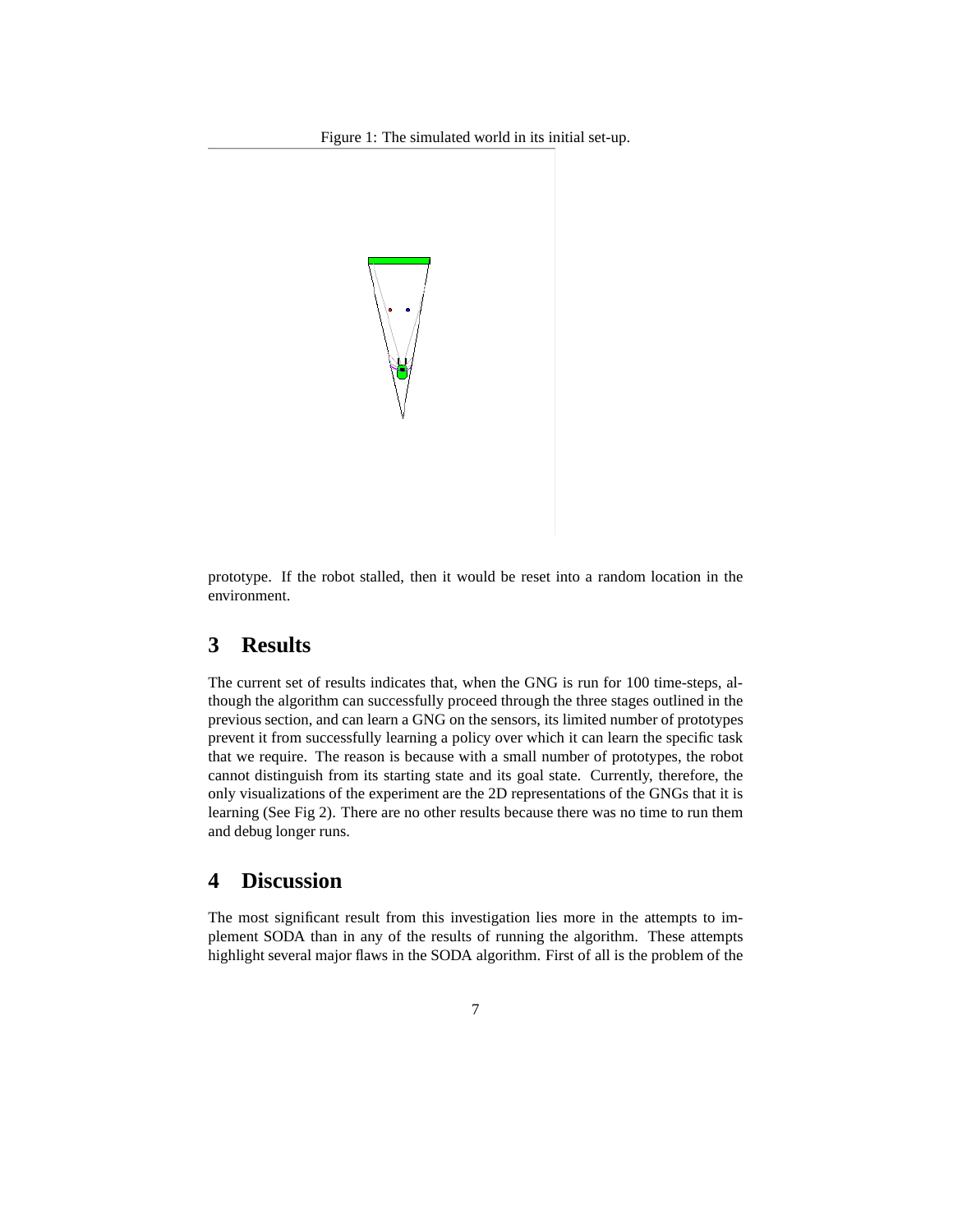

Figure 2: A two-dimensional visualization of the GNG returned by the body-babbling phase.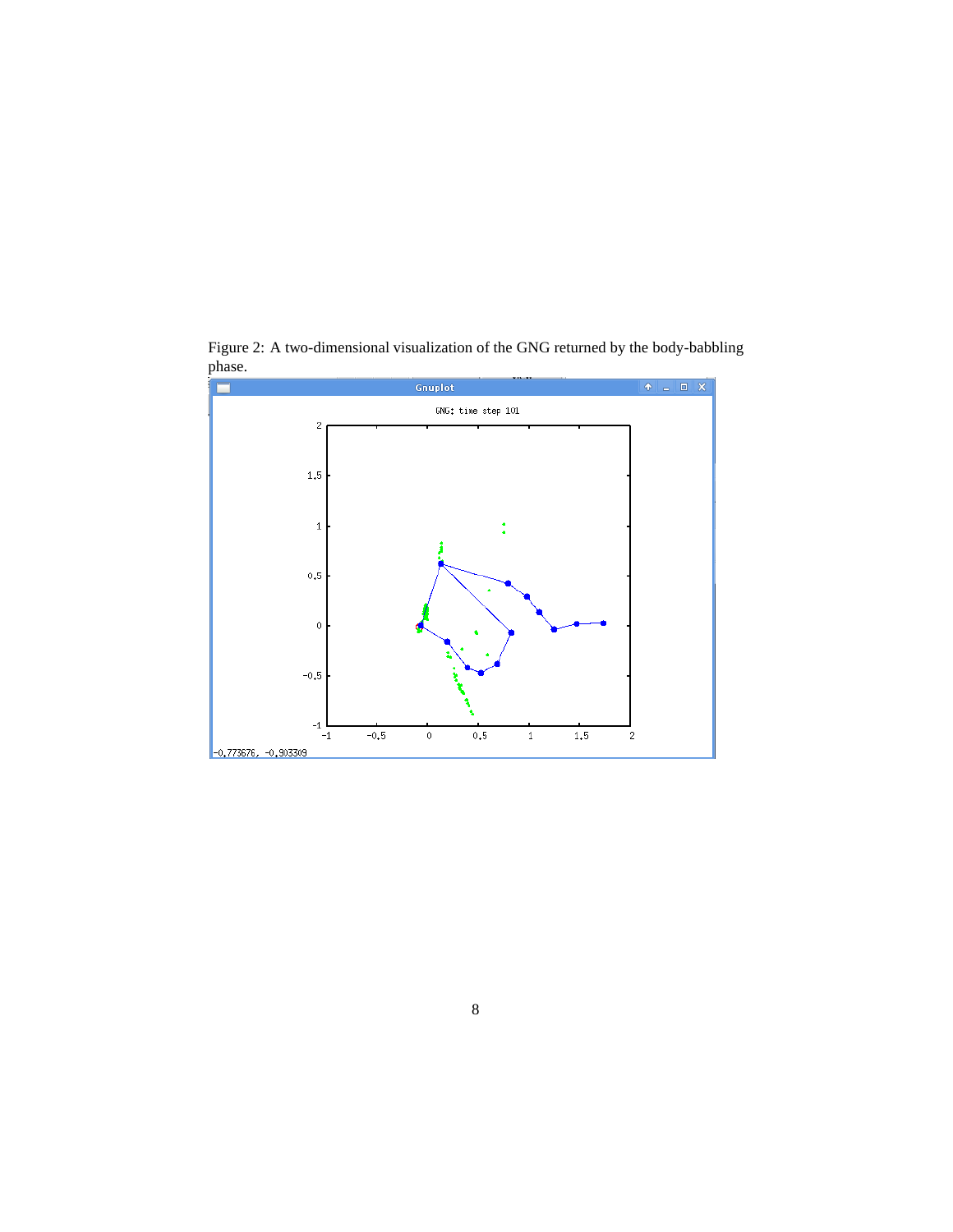necessity of visiting all the prototypes in order to learn the options. [5] never clearly explains how this problem was addressed, and it seems difficult to come up with a really elegant solution. In simulation, in this experiment, the problem was addressed with a combination of random moves and hand-of-god teleportations, which, of course, would not work in the real world. Further, it leads to a very haphazard, hard-to-understand algorithm, which can easily lead to infinite loops, particularly if the GNG is not pruned properly, since the GNG starts with two random prototypes which may, for instance, never be visited again in the course of learning. During the initial phases of the GNG, other spurious prototypes may be generated that may actually be visited several times before being discarded but not erased, with the result that it is difficult to say for certain which prototypes should be pruned in order to ensure that no unphysical prototypes are passed into the second phase of SODA.

Another major problem was that while learning hill-climbing options, it was easy for the robot to accidentally overshoot and wind up in a new state, which threw off the learning algorithm, since such a state would not be in the Q-table. This problem was never addressed in [cite paper] and it did cause some real problems in terms of throwing off visited counts and such and deciding whether an option could be considered learned if it overshot at some point. Eventually for the purposes of expediency, the option was defined to be learned even if the learning algorithm exited due to an overshoot, because the alternative could again easily lead to infinite or semi-infinite loops if the robot always overshot in a particular hill-climbing option.

Clearly, from observations of the GNG (see Fig 2), the algorithm needs to be run for a larger number of time-steps than one hundred. The GNG has not entirely fitted to the data, and it can be seen that the robot is seeing perhaps two or three broad groups of prototypes spread out over a spectrum. Probably the spreading on the spectrum is due to the continuous nature of the changing sizes of the blobs of different colors, whereas the broadly different categories probably correspond to the discrete variables; in all likelihood stalled and not stalled would be most likely to be seen most often and therefore to create broadly different groups. Also, possibly, holding object and not holding object might conceivably create discrete groups.

### **4.1 Future Work**

The main focus of any future work would be improving the accuracy of the results and manipulating the algorithm so that its individual components could be better specified. The primary concern that arose was that due to the small number of prototypes produced by the GNG for use in the second and third stages of the algorithm, the robot could not distinguish its starting state from its goal state, and could not learn a policy by which to complete the task. To increase the number of prototypes returned by the GNG in future work, the number of steps specified in self.limit could be increased so that that the first phase of the algorithm would have more time and more data on which to build topologies. Alternatively, the simulated world could be adjusted to encourage the discovery of prototypes when exploring, and have larger distinctions between states, thus making it easier for the robot to distinguish between them.

Due to the difficulties we had with implementing SODA in simulation, the second and third phases of the algorithm were not tested on the pioneer. As mentioned before,